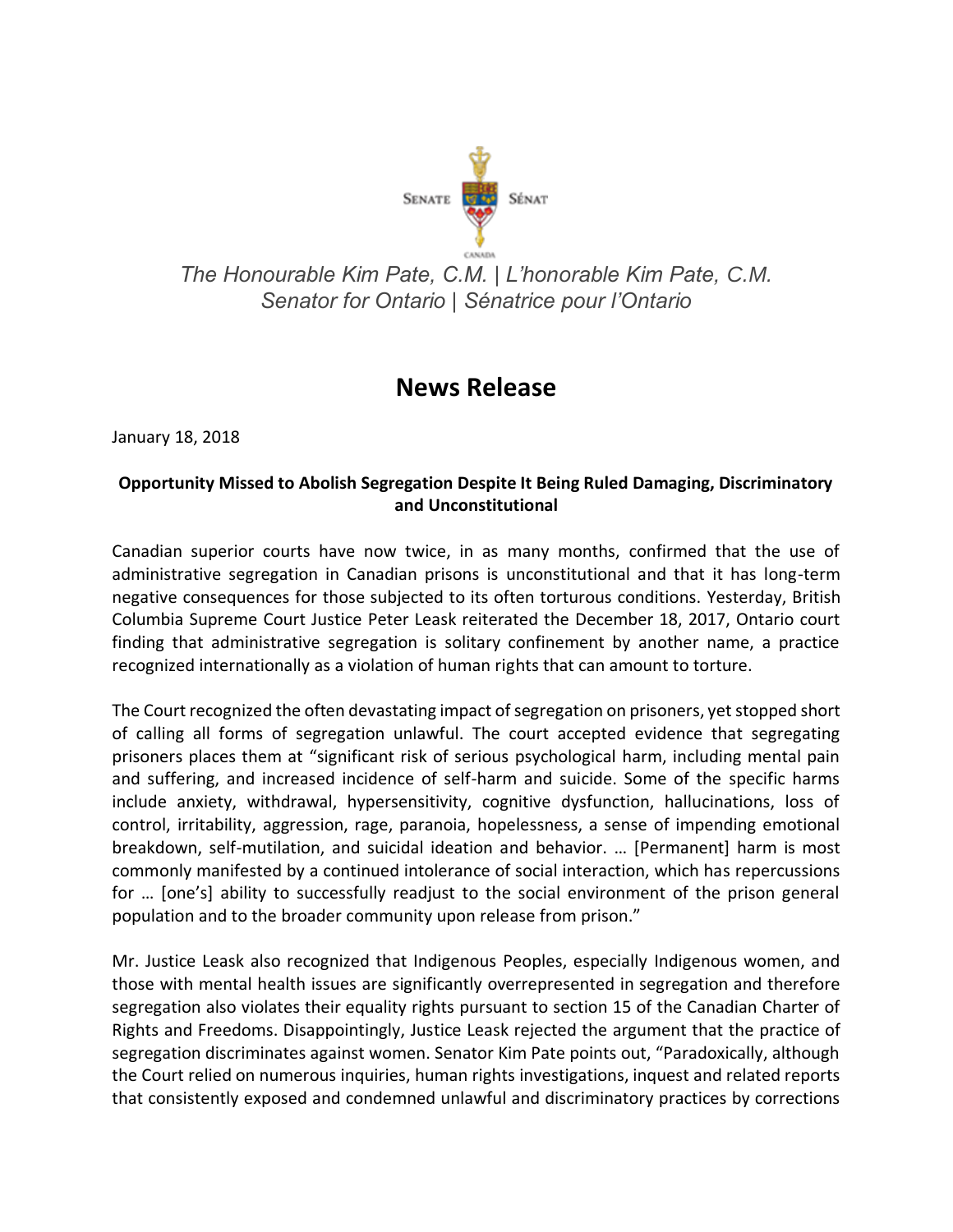in respect of women prisoners, in this decision, the judge apparently accepted the evidence presented by the Correctional Service of Canada. She notes that "Most every other consideration of the treatment of women prisoners — including the most recent reports of the Auditor General of Canada have reached the opposite conclusion and have documented the discriminatory treatment of women prisoners. Moreover, despite the reality that it was data regarding the overrepresentation of Indigenous women in segregated maximum security units in federal prisons for women upon which the Court apparently relied to conclude that Indigenous women are discriminated against and that segregation is isolation, the Court failed to grasp the fundamentally gendered nature of that discrimination. This is not only incredibly disappointing, but rather incomprehensible."

Senator Pate expresses frustration that by failing to centre the experiences of incarcerated women, the court missed the fact that, for women classified as maximum security, their conditions of imprisonment are so isolating that they amount to segregation." She comments, "This decision fails to condemn the discriminatory and severe conditions that all maximum security women endure in Canada."

To illustrate the dangerousness of segregation for women, she refers to the death of Ashley Smith on October 19, 2007, in Grand Valley Prison for Women, which was ruled a homicide by the coroner's jury. Coralee Cusack-Smith, Ashley's mother, observed, "The lawyers and judge talked about the travesties of how Ashley and other women with mental health issues were treated. They then used that information to find that those with mental health issues were more likely to be segregated and that it is discriminatory, but they never pointed out that until the full exposure of what happened to Ash during the inquest into her death, the correctional services [of Canada] did not identify her as having mental health issues." Although the judge recognized that segregation of even a few days can cause irreparable harm, including mental health deterioration, by focusing the discrimination analysis on those who are already labelled as mental health risks, he missed the opportunity to condemn segregation for all, particularly women.

Ashley's mother also criticized the decision for failing to prohibit segregation outright, remarking that a 15-day cap is easily avoided: "Our family cannot believe that the lawyers and the judge are not ensuring an end, not just a limitation, to the use of segregation. Would any of them want to spend even one day in isolation or segregation or any of the other names they use? Would they want their parent or child or anyone else they love to be subject to it? Don't they get it yet? As long as they [Correctional Service Canada (CSC)] can use it, they will. We know of prisoners who are still being moved from prison to prison and being segregated in each prison and the clock is restarted at each prison. A 15-day maximum for each of the 17 moves Ashley experienced would have meant 255 days in segregation for Ashley… Anything but a ban on the use of segregation dishonours Ashley's memory, not to mention the memory of all those who have died since; and, it does a disservice to prisoners everywhere."

Senator Pate warned that although the judgment ruled that segregation must be overseen by a body independent of CSC in light of institutional bias in decision making, non-judicial oversight can be easily compromised. Nearly 22 years ago, following the Commission of Inquiry into Certain